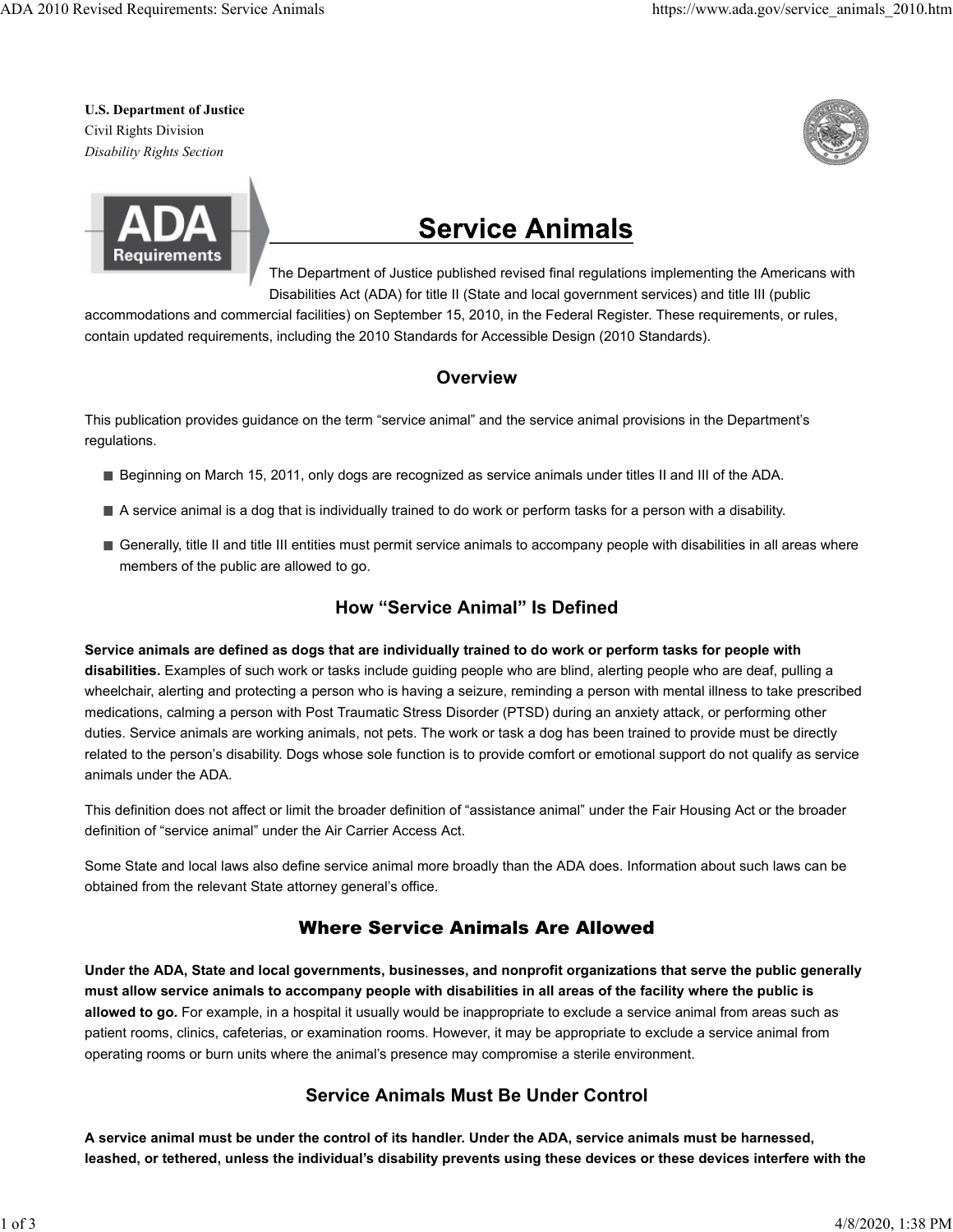**service animal's safe, effective performance of tasks.** In that case, the individual must maintain control of the animal through voice, signal, or other effective controls.

## **Inquiries, Exclusions, Charges, and Other Specific Rules Related to Service Animals**

- When it is not obvious what service an animal provides, only limited inquiries are allowed. Staff may ask two questions: (1) is the dog a service animal required because of a disability, and (2) what work or task has the dog been trained to perform. Staff cannot ask about the person's disability, require medical documentation, require a special identification card or training documentation for the dog, or ask that the dog demonstrate its ability to perform the work or task.
- Allergies and fear of dogs are not valid reasons for denying access or refusing service to people using service animals. When a person who is allergic to dog dander and a person who uses a service animal must spend time in the same room or facility, for example, in a school classroom or at a homeless shelter, they both should be accommodated by assigning them, if possible, to different locations within the room or different rooms in the facility.
- A person with a disability cannot be asked to remove his service animal from the premises unless: (1) the dog is out of control and the handler does not take effective action to control it or (2) the dog is not housebroken. When there is a legitimate reason to ask that a service animal be removed, staff must offer the person with the disability the opportunity to obtain goods or services without the animal's presence.
- Establishments that sell or prepare food must generally allow service animals in public areas even if state or local health codes prohibit animals on the premises.
- People with disabilities who use service animals cannot be isolated from other patrons, treated less favorably than other patrons, or charged fees that are not charged to other patrons without animals. In addition, if a business requires a deposit or fee to be paid by patrons with pets, it must waive the charge for service animals.
- If a business such as a hotel normally charges guests for damage that they cause, a customer with a disability may also be charged for damage caused by himself or his service animal.
- Staff are not required to provide care for or supervision of a service animal.

## **Miniature Horses**

**In addition to the provisions about service dogs, the Department's ADA regulations have a separate provision about miniature horses that have been individually trained to do work or perform tasks for people with disabilities.** (Miniature horses generally range in height from 24 inches to 34 inches measured to the shoulders and generally weigh between 70 and 100 pounds.) Entities covered by the ADA must modify their policies to permit miniature horses where reasonable. The regulations set out four assessment factors to assist entities in determining whether miniature horses can be accommodated in their facility. The assessment factors are (1) whether the miniature horse is housebroken; (2) whether the miniature horse is under the owner's control; (3) whether the facility can accommodate the miniature horse's type, size, and weight; and (4) whether the miniature horse's presence will not compromise legitimate safety requirements necessary for safe operation of the facility.

## **For more information about the ADA, please visit our website or call our toll-free number.**

#### **ADA Website**

#### **www.ADA.gov**

To receive e-mail notifications when new ADA information is available,

visit the ADA Website's home page to sign up for email updates.

#### **ADA Information Line**

800-514-0301 (Voice) and 800-514-0383 (TTY)